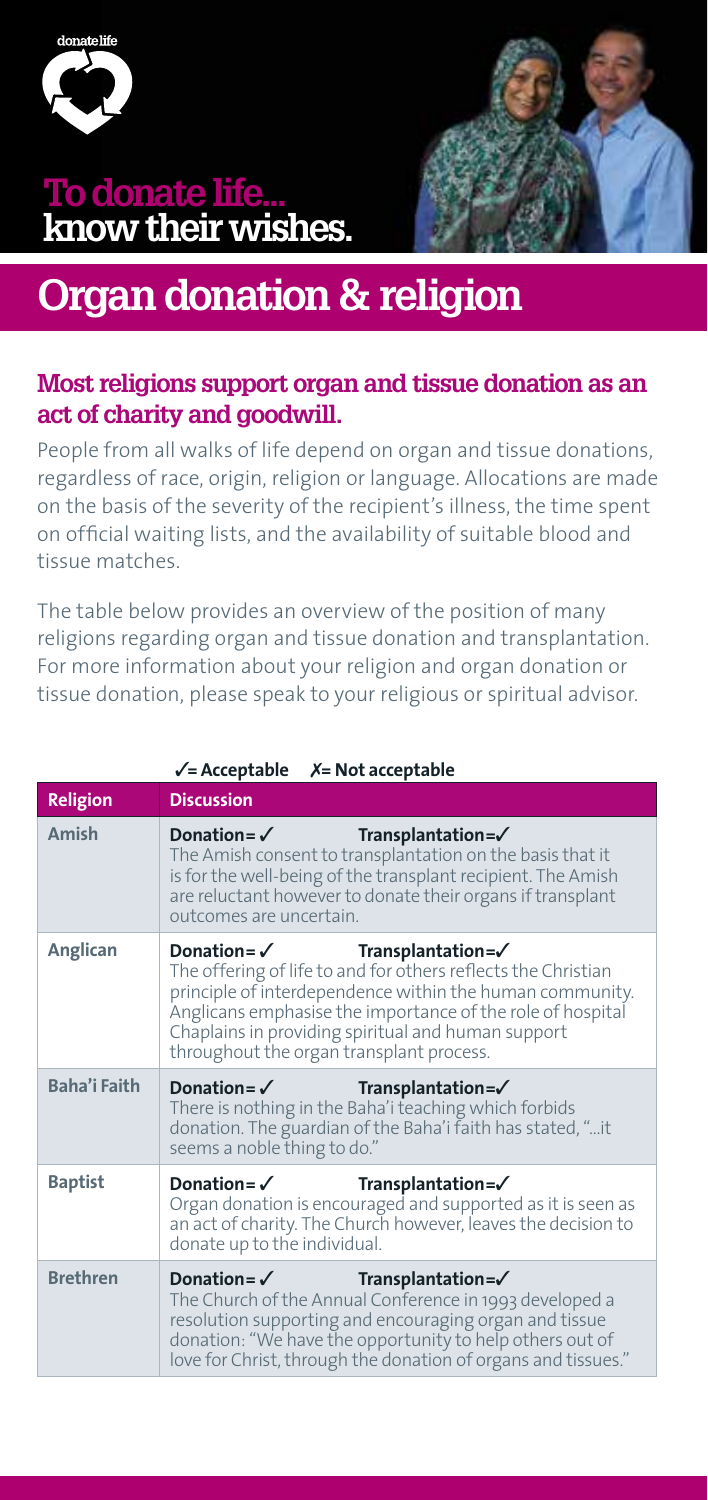

| Religion                                                      | <b>Discussion</b>                                                                                                                                                                                                                                                                                                                                                                                                                                                                                                                      |
|---------------------------------------------------------------|----------------------------------------------------------------------------------------------------------------------------------------------------------------------------------------------------------------------------------------------------------------------------------------------------------------------------------------------------------------------------------------------------------------------------------------------------------------------------------------------------------------------------------------|
| <b>Buddhism</b>                                               | Transplantation=/<br>Donation = $\checkmark$<br>Buddhists believe that organ and tissue donation is a matter<br>of individual conscience and place high value on acts of<br>compassion.                                                                                                                                                                                                                                                                                                                                                |
| Catholic<br>Church                                            | Donation = $\checkmark$<br>$Transplantation = \checkmark$<br>"The act of love which is expressed with the gift on one's vital<br>organs remains a genuine testimony of charity that is able<br>to look beyond death so that life always wins." His Holiness<br>Benedict XVI (7 November 2008)                                                                                                                                                                                                                                          |
| Christian<br><b>Scientists</b>                                | Donation = $\checkmark$<br>$Transplantation = \checkmark$<br>Christian Scientists rely on spiritual instead of medical<br>means of healing. However, they are free to choose<br>whatever medical form of treatment they desire - including<br>transplantation. Organ and tissue donation is an individual<br>decision.                                                                                                                                                                                                                 |
| Church of<br><b>Jesus Christ</b><br>of Latter-<br>day Saints' | Donation= $\checkmark$<br>$Transplantation = \checkmark$<br>The decision to donate is an individual one made in<br>conjunction with family, medical personnel and prayer.                                                                                                                                                                                                                                                                                                                                                              |
| <b>Episcopal</b>                                              | Donation = $\checkmark$<br>$Transplantation = \checkmark$<br>The Episcopal Church passed a resolution in 1982 that<br>recognises the life-giving benefits of organ, blood and tissue<br>donation. Church members are encouraged to become<br>organ, blood and tissue donors.                                                                                                                                                                                                                                                           |
| Greek<br><b>Orthodox</b><br>Church                            | Donation = $\checkmark$<br>$Transplantation = \checkmark$<br>The Greek Orthodox Church has no objection, whether<br>doctrinal or moral, to the transplantation of organs on<br>medical advice. The reception and donation of organs for<br>this purpose reveals a profound act of loving solidarity and<br>sacrifice among people.                                                                                                                                                                                                     |
| Romani                                                        | Donation = $X$<br>Transplantation=X                                                                                                                                                                                                                                                                                                                                                                                                                                                                                                    |
|                                                               | Generally opposed<br>Romani people believe that for one year after a person dies,<br>the soul retraces its steps. All of the parts of the body must<br>be intact because the soul maintains a physical shape.                                                                                                                                                                                                                                                                                                                          |
| <b>Hinduism</b>                                               | Donation = $\checkmark$<br>$Transplantation = \checkmark$<br>Hindus believe the soul is immortal and is reborn in new<br>physical forms. There is nothing in the Hindu religion<br>indicating that part of the dead human body, cannot be used<br>to alleviate the suffering of other humans.                                                                                                                                                                                                                                          |
| Islam                                                         | Donation = $\checkmark$<br>Transplantation=√<br>In 1983, the Moslem Religious Council initially rejected<br>organ donation by followers of Islam, but it has reversed<br>its position, provided donors consent in writing prior to<br>death. The organs of Moslem donors must be transplanted<br>immediately. Islam strongly believes in the principle of saving<br>human life. Many schools of Islamic Law have invoked the<br>principle of priority of saving lives and have permitted organ<br>transplant as a way to achieve that. |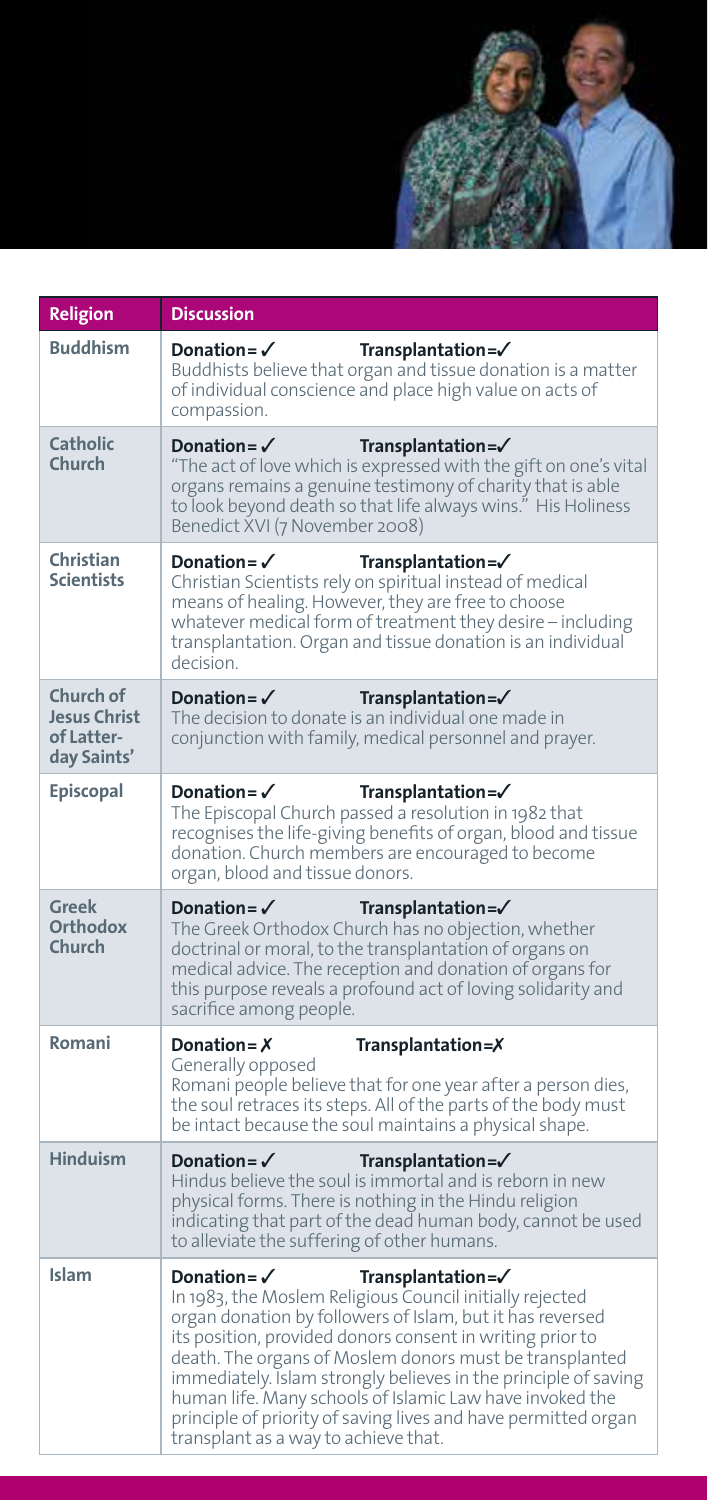| Religion                                                      | Discussion                                                                                                                                                                                                                                                                                                                                                        |
|---------------------------------------------------------------|-------------------------------------------------------------------------------------------------------------------------------------------------------------------------------------------------------------------------------------------------------------------------------------------------------------------------------------------------------------------|
| Jehovah's<br><b>Witness</b>                                   | Donation = $\checkmark$<br>$Transplantation = \checkmark$<br>Agreeing to an organ transplant or organ donation is a<br>personal decision. All organs and tissues, however, must be<br>completely drained of blood before transplantation.                                                                                                                         |
| Judaism                                                       | Donation= $\checkmark$<br>$Transplantation = \checkmark$<br>All four branches of Judaism support and encourage<br>donation. Both the Reform and Conservative movements<br>also have policy statements strongly supporting donation.                                                                                                                               |
| Lutheran<br>Church                                            | Donation = $\checkmark$<br>$Transplantation = \checkmark$<br>The Lutheran Church believes that the decision to donate<br>one's organs and/or tissues should be left up to the<br>individual                                                                                                                                                                       |
| Maori                                                         | Donation = $\checkmark$<br>Transplantation=/<br>The most important consideration is that full discussion and<br>consultation be carried out with the family and members of<br>their land.                                                                                                                                                                         |
| Pentecostal                                                   | Donation = $\sqrt{ }$<br>$Transplantation = \checkmark$<br>Pentecostals believe that the decision to donate one's organs<br>and tissues should be left up to the individual.                                                                                                                                                                                      |
| Presbyterian<br>Church                                        | Donation = $\checkmark$<br>$Transplantation = \checkmark$<br>Presbyterians encourage and support donation. They respect<br>a person's right to make decisions regarding their own body.                                                                                                                                                                           |
| <b>Reformed</b><br>Church of<br><b>Australia</b>              | <b>Donation = <math>\checkmark</math></b> except in dependant minors<br>$Transplantation = \checkmark$<br>The Reformed Church of Australia has no biblical or principle<br>objection to donation and transplantation for therapeutic<br>purposes.                                                                                                                 |
| <b>Religious</b><br><b>Society</b><br>of Friends<br>(Quakers) | Donation= $\checkmark$<br>Transplantation=√<br>The Religious Society of Friends (Quakers) believes it is<br>essential that the rights of all individuals are respected and<br>that free and informed consent be obtained from the next of<br>kin. They believe the giving of human organs makes possible<br>a richer life and alleviation of suffering of others. |
| <b>Seventh Day</b><br><b>Adventist</b><br>Church              | Donation = $\checkmark$<br>Transplantation=/<br>Although transplant procedures are carried out at many<br>Seventh Day Adventist health care institutions around the<br>world, the church has made no formal declaration regarding<br>organ donation and transplantation.                                                                                          |
| Shinto                                                        | Transplantation= Acceptable to some<br>Donation = $X$<br>In Shinto, the dead body is considered to be impure and<br>dangerous, and thus quite powerful. It is difficult to obtain<br>consent from bereaved families for organ donation, and may<br>be regarded as causing an injury to the dead body.                                                             |